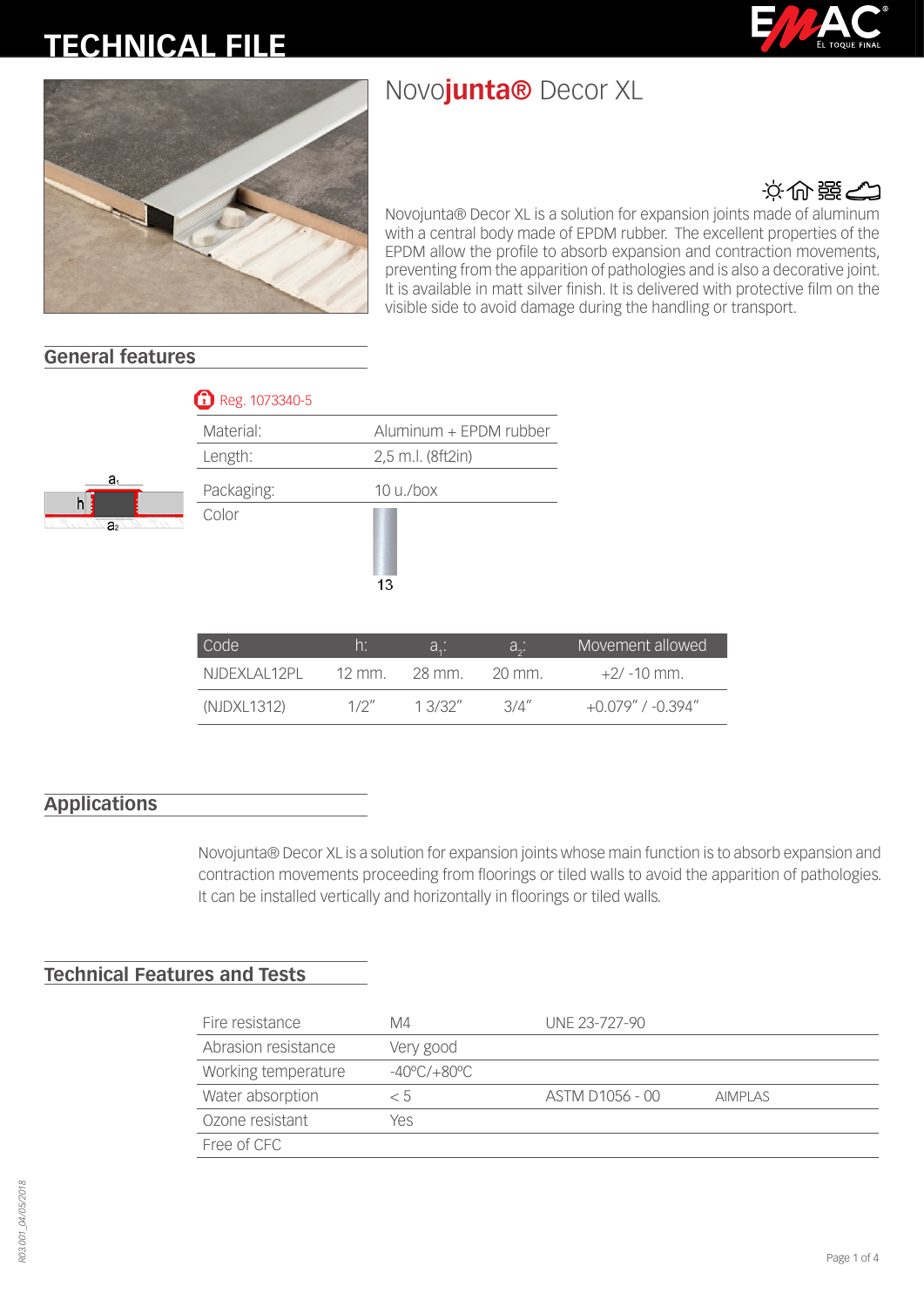# **TECHNICAL FILE**

Novo**junta® Decor XL**



### **Materials**



Aluminum **Novojunta® Decor XL** is a profile made by extrusion of aluminum. It has been anodized, improving mainly by this proccess its corrosion and mechanical resistance and its appearance. The anodized applied, has the quality seal "Qualanod" which guarantees the quality of the process and the resulting profiles. This seal regulates several tests: appearance and color, thickness measurements, sealing and impregnation control, abrasion resistance, lightfastness, acetic saline chamber and nitric acid immersion.

> Aluminum is a material with excellent chemical, physical and mechanical properties. It is lightweight, tough, ductile, malleable and highly durable.

EPDM The central body of Novojunta® Decor XL is made of high quality EPDM rubber. EPDM is an elastomer polymer with excellent mechanical properties. It has good resistance to abrasion, wear and impact, is a good insulator, and resists weathering, common chemicals and has a wide working temperature range.

> Its excellent compression set is the main feature in absorbing the deformations and geometric variations of constructive elements.

### **Recommendations of installation**

Emac®, in his awareness for the correct execution of the ceramic systems, took part in the committee for the elaboration of the UNE 138002: 2017 standard "General rules for the execution of ceramic tile systems by adhesion". In that UNE standard the recommendations of installation for expansion joints were defined as follow:

| <b>Installation</b>        | <b>Separation distance / Area</b>                                                            | Joint width<br>(mm)    |  |
|----------------------------|----------------------------------------------------------------------------------------------|------------------------|--|
| Linear expansion joints    |                                                                                              |                        |  |
| Outdoor walls              | Fach $3 - 4$ ml max.<br>Regular areas max. 16 m <sup>2</sup>                                 | $>= 8$ mm              |  |
| Outdoor floors             | Each 2,5 - 5 ml max.<br>Regular areas max. 16 m <sup>2</sup>                                 |                        |  |
| Indoor floors              | Respect open contraction joints<br>Fach 8 ml maximum<br>Regular areas max. 40 m <sup>2</sup> | $>= 5$ mm              |  |
| Singular points            | Door treshold<br>Floor changes                                                               | $>= 8$ mm              |  |
| Perimeter expansion joints |                                                                                              |                        |  |
| Indoor walls               | Perimeter joints<br>Wall / Ceiling<br>Wall / Wall                                            | $>= 5$ mm<br>$>= 8$ mm |  |
| Outdoor walls              | Indoor / outdoor edges                                                                       |                        |  |
| Indoor floors              | Perimeter joints and encounters with elements                                                | $>=8$ mm               |  |
| Outdoor floors             | Perimeter joints and encounters with elements                                                |                        |  |
| Singular points            | Encounter joints with joinery                                                                | $>= 5$ mm              |  |

These recommendations are the minimum dimensions to take into account. The particularities of each project could make necessary to place the joints at less distance. The expansion joints should be planned since the project phase. The correct design and dimensionement of the expansion joints, together with an adequate choice of materials and a correct installation execution, will help to prevent from the apparition of pathologies.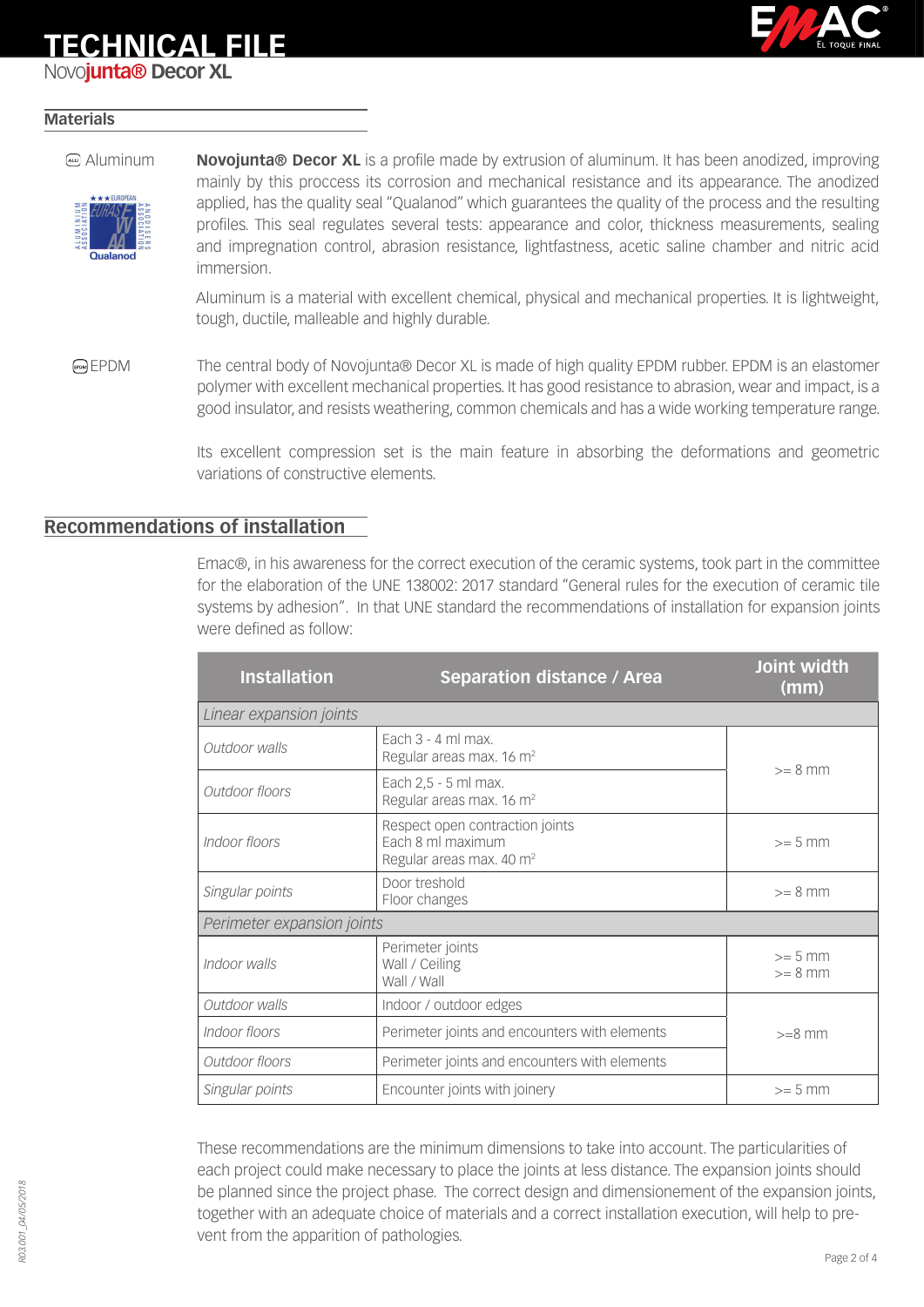

## **Calculation of thermal variation**

**TECHNICAL FILE**

Novo**junta® Decor XL**

Novojunta® Decor XL is available in different heights and widths so each model will have different performance and will support different thermal variation.

For example, we'll take the example of Novojunta® Decor h:12 mm. This profile has a visible side of 20-28 mm. and absorbs a total movement of 12 m. (+2 / -10 mm.)

|                                                                                                                                                                                                               | a                                                                                                                                                                                                                                                                                                         | <b>Expansion/con-</b><br>traction<br>move-<br>ments | Total<br>move-<br>ment |
|---------------------------------------------------------------------------------------------------------------------------------------------------------------------------------------------------------------|-----------------------------------------------------------------------------------------------------------------------------------------------------------------------------------------------------------------------------------------------------------------------------------------------------------|-----------------------------------------------------|------------------------|
|                                                                                                                                                                                                               | $13/32'' - 3/4''$ // 20- $+0.073''$ / -0.394" //<br>28 mm.                                                                                                                                                                                                                                                | $+2/ -10$ mm.                                       | $0.5''/12$ mm.         |
| <sup>1</sup> Thermal variation calculed considering<br>an outdoor installation with coefficient<br>of thermal expansion 0.007mm*°C/m.<br>with the joints placed to a maximum<br>distance of 16.40ft (5 l.m.). | <sup>1</sup> The considered installation allows an expansion movement equal<br>to an increase of 125.6°F (52°C) counting from the temperature of<br>installation and a contraction equal to -61.6°F(- 52°C) counting from<br>the temperature of installation.<br>Total thermal variation: 219.2°F / 104°C |                                                     |                        |
| <sup>1</sup> Thermal variation calculed considering<br>an outdoor installation with coefficient<br>of thermal expansion 0.007mm*°C/m.<br>with the joints placed to a maximum<br>distance of 26.24ft (8 l.m.). | <sup>1</sup> The considered installation allows an expansion movement equal<br>to an increase of 89.6°F (32°C) counting from the temperature of ins-<br>tallation and a contraction equal to -25.6°F(-32°C) counting from the<br>temperature of installation.<br>Total thermal variation: 147.2°F / 64°C  |                                                     |                        |

The correct calculation of this is highly important to distribute and dimension the expansion joints in a correct way. From our Technical Department, as specialists in expansion joints, we offer advice for the calculation of the expansion joints of your project with no compromise.

Please, contact us in **tecnico@emac.es** and we'll offer you a customized solution depending on the features of your project.

### **Installation**



To see the video, capture this image with your mobile phone (QR code reader software is necessary) or click on it.

- 1. Spread a big amount of thin-set mortar on the surface to be tiled.
- 2. Then, place the profile and press it so the thin-set mortar could pass through the holes of the anchoring wing.
- 3. Place one tile over the anchoring wing and press it to get an optimal joint between the thin-set mortar and the profile.
- 4. Repeat the last step placing tiles along the profile (both sides) until the installation is finished. Before
- it cures, hit softly with a rubber hammer to align the profile with the tiles.
- 5. Finally, clean the leftover material, remove the protective film and let dry.

\* If you're going to polish the flooring, install this profile slightly below the tile to avoid possible damage.



803.001\_04/05/2018 *R03.001\_04/05/2018*